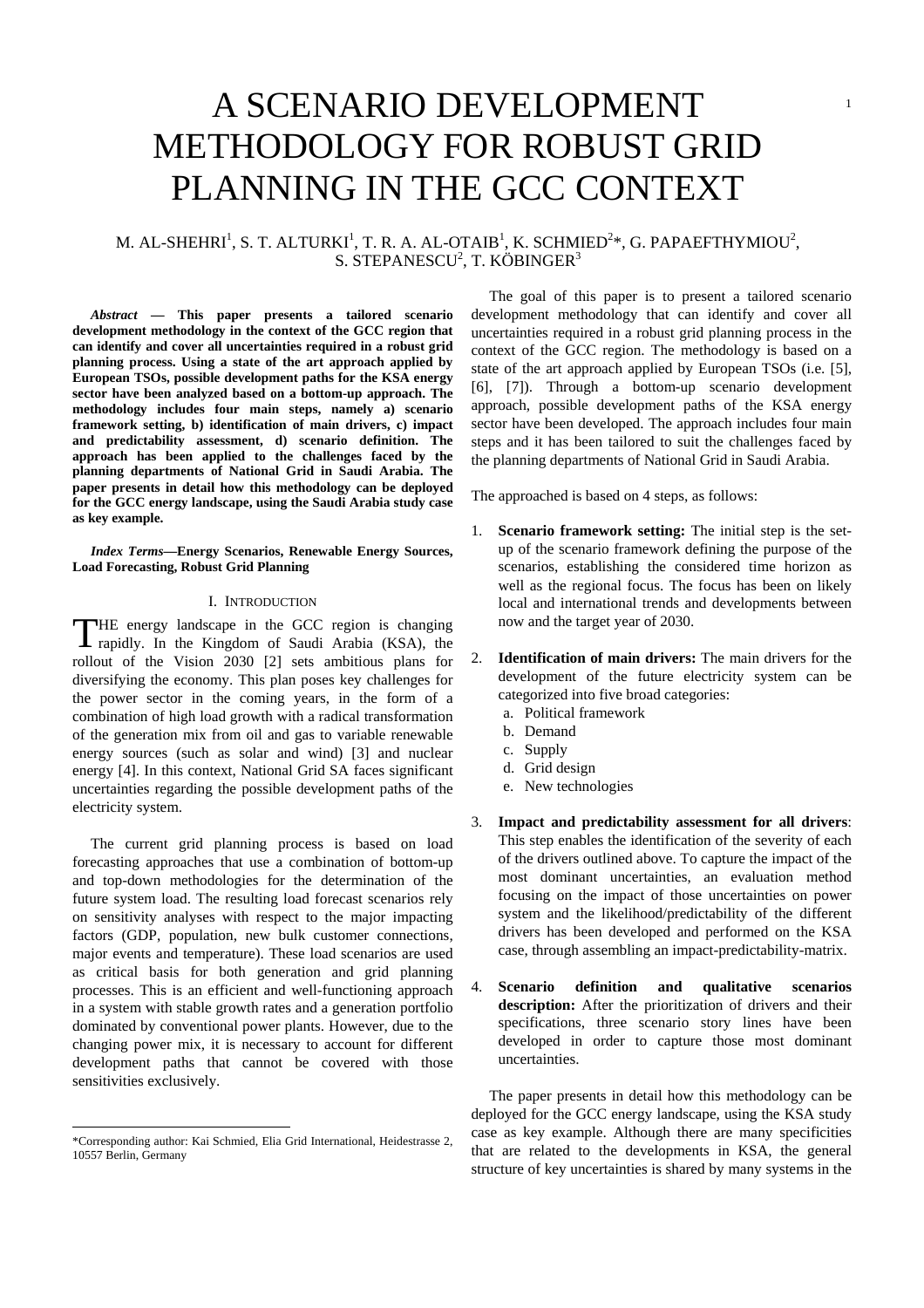region and will form a useful basis for performing similar exercises in other contexts. The paper is structured as follows: In section II we present the general concept of using scenarios for grid planning purposes and the key reasons for the need of scenario approach. Section III presents how scenario development is applied in Europe. Section IV discusses the scenario building approach, while Section V presents the drivers and specifications tailored to the GCC region.

# II. ENERGY SCENARIOS FOR ROBUST GRID PLANNING

#### *A. Scenarios: framework for uncertainty analysis*

Scenarios are a description of plausible energy futures. Usually a set of energy scenarios is used and each scenario follows a certain development, describing a possible pathway to a future based on specific assumptions on major developments. The goal is to describe these different developments realistically and consistently in storylines including all underlying causes and consequences. These storylines (scenarios) should form a framework that captures the full extent of possible developments that can be used in the proceeding grid planning process. For this, together with some base development scenario, some "marginal" storylines are chosen as the boundaries of the combined uncertainty. In this respect, most likely none of the scenarios becomes true as described, but rather an intermediate form can be expected that combines certain developments of all scenarios.



**Figure 1: Scenarios support in taking the right decisions making today** 

As shown in Figure 1, scenarios are needed to map the increasing uncertainty for the future (mid to long term horizons) in order to support optimal decision making today. This scenario framework is used as basis for the assessment of the different grid expansion options. The robustness of grid expansion options relates to how far they qualify in different scenarios; grid development projects needed in all possible scenarios are robust and should be prioritized. In this respect, the scenario analysis forms the vital basis for the decisions taken today. The scenario development process should be repeated regularly in order to allow the incorporation of new developments, support new decisions and adjust previous ones.

# *B. Key reasons for scenario analysis*

A major need for establishing scenarios in grid planning is the increased uncertainty related to the changing energy landscape due to the changing power mix through the introduction of renewable energy sources (RES). Reasons for this increased uncertainty are:

- *1. Planning uncertainty:* The process of introducing RES differs from traditional generation capacity planning. In particular, the process is mostly politically driven and steered by policy targets. These targets are set on the basis of planned capacities or energy q uotas, and are supported through universal support mechanisms, which are generally agnostic to locational aspects. Therefore, RES plants are developed first in locations with most favorable conditions (higher LCOE). As a result, the location of RES plants and commissioning dates are not solely in the hand of the Transmission System Operator (TSO) which poses a significant spatial and temporal planning uncertainty.
- 2. *Intermittency*: The intermittency of variable RES such as wind and solar energy typically translates into low capacity factors (amount of energy produced per installed MW) and high volatility (periods of no production and periods of max production). This means that higher RES capacities should be installed to reach specific energy targets, with respect to conventional units, and the transmission grid should be dimensioned accordingly , creating a high impact on the grid infrastructure.
- 3. *Location far from load for large-scale centralized RES development:* As RES power plants have higher spatial footprint, large-scale plants are developed in areas that have less spatial constraints and where the resource potential is higher, which in most cases are far from consumption. This leads to the changes in transmission paths in the system due to the transportation of renewable energy from the production areas (e.g. desert, offshore locations) to the load centers.
- 4. *Distributed nature:* Additionally RES can be deployed in as distributed generation, in small scale plants connected to distribution grids. Although a trend toward large scale sites is observed in the GCC region, a decentralized RES development cannot be neglected and in many cases is favored by policy makers, as it reduces the electrical distance between RES production and consumption. Especially keeping in mind the constantly sinking PV costs, autoproduction (behind the meter) is becoming a viable option without the need of economic support.
- 5. *New technologies:* Small scale distributed generation and energy storage enables consumers in becoming active participants in the electricity systems with own production, flexible demand and the possibility to provide ancillary services. A decentralized approach is driven by the digitalization of the power system. Smart grids, the internet of things (IOT) and new technologies such as block chain, small and large scale storage possibilities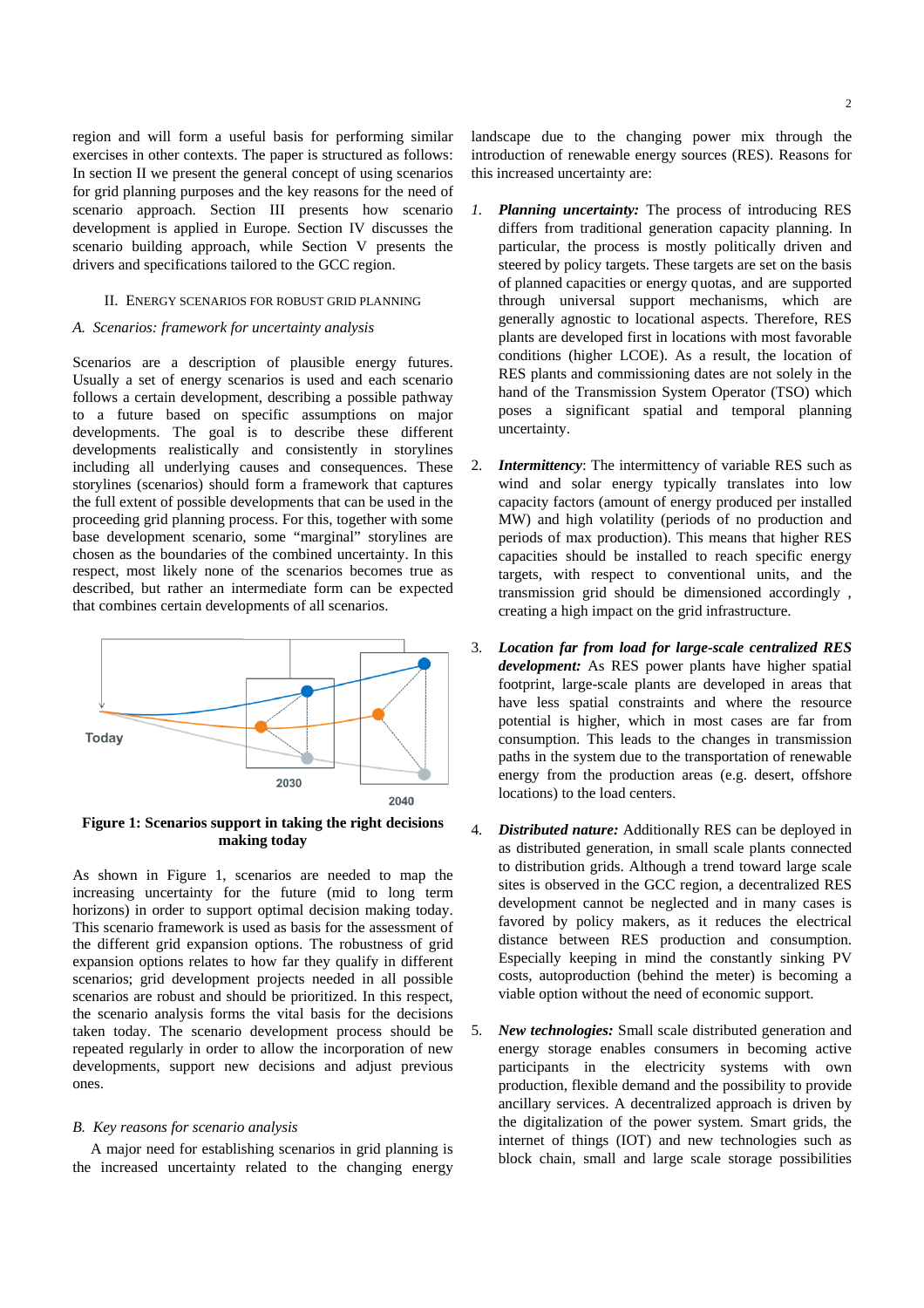offer new methods to integrate large numbers of participants and to efficiently connect production and demand.

#### *C. Scenarios for systems with RES: multi-snapshot forecasts*

Traditionally, load forecasting methodologies are focusing on the analysis of specific critical system operational snapshots, e.g. system peak demand. Due to the intermittent stochastic nature of RES production and the changing load flow patterns, it is very difficult to predict the evolution of critical system snap shots. Instead, it is needed to assess the system variability by the analysis of multiple snapshots in order to capture the impact of all changing flow patterns. Typically this means the analysis of a full operational year, i.e. 8760 hourly system snapshots. To depict this, in Figure 2 the impact of increasing RES levels to the KSA residual system load for 2030 is shown, indicating with a bold line the current RES capacity target of 60GW. As can be seen in the left side of the graph, the system peak load situation remains unaffected, indicating the low effect of PV production to evening peak. However, looking on the right side of the graph, one can see the emergence of a variety of additional critical snapshots, in cases where the RES production is peaking and where the system net load is minimized (and in some cases it becomes negative). These cases indicate situations of high RES transportation through the system, or need for exporting of excess production to neighboring countries. Depending on the local allocation of RES capacity, different snapshots may be critical for different transmission corridors.



**Figure 2: Residual load with different amount of PV generation capacities.** 

#### III. ENERGY SCENARIO DEVELOPMENT IN EUROPE

Energy scenarios are widely used in Europe and other parts of the world. In order to give a background on the different processes, an overview of the scenarios developed for Germany (German Scenario Framework [7]), Belgium (Electricity Scenarios developed by Elia [6]) and Europe (scenarios developed by ENTSO-e [5] for the Ten Year Network Development Plan (TYNDP)) are presented.

#### *A. Germany: Netzentwicklungsplan (NEP)*

Energy scenarios are developed by the four German TSOs and used as the basis in the German Network Development Plan (NEP). In total four different scenarios are developed to describe the assumed development of the energy sector; three scenarios cover the time period of the 10 to 15 years and one scenario focuses on a period of 15 to 20 years.

The main differences between the scenarios are the share of RES and assumptions regarding innovations influencing the efficiency, flexibility and  $CO<sub>2</sub>$  emissions of the energy system. Relevant considerations in the scenarios are the differentiation between decentralized and centralized electricity generation, sector coupling (especially to the transportation sector by electric vehicles and to the heat sector by heat pumps, Powerto-Gas and Power-to-Heat) and other flexibility options such as Demand Side Management and different types of storage solutions.

After the TSOs agree on the scenarios they are reviewed and approved by the regulator who is entitled to adapt assumptions or to request the consideration of additional sensitivities. The NEP is repeated every 4 years and serves as the basis for realizing grid development projects.

#### *B. Belgium: Long-term energy scenarios*

Elia conducted a study to develop three different long term energy scenarios for 2030, 2030 and 2040. Simulation perimeter contains 22 countries that have relevant influence on Belgium. For each scenario a full adequacy assessment is conducted and sensitivities are included for the most relevant drivers. These are the amount of interconnections in Europe, the assumption that 50% of the electric vehicles (EV) can be used as energy storages and that 50% of the EV and heat pumps are optimized during the day to provide flexibility.

Based on TYPND scenarios three different storylines are describing a base case, decentral RES and large scale RES scenario: The **"base case"** scenario represents the minimum that has to achieved to reach the EU 2030 targets in terms of RES. Electrification of the transportation and heating sector is assumed to be low as no major incentives are given to speed up this development. In a **"decentral"** scenario is assumed that a fall in prices for PV and story technology lead to a massive investment by the private sector. Traditional consumers convert into prosumers. These prosumers are actively participating in the energy system by providing flexibility from an interactive system of electric vehicles, roof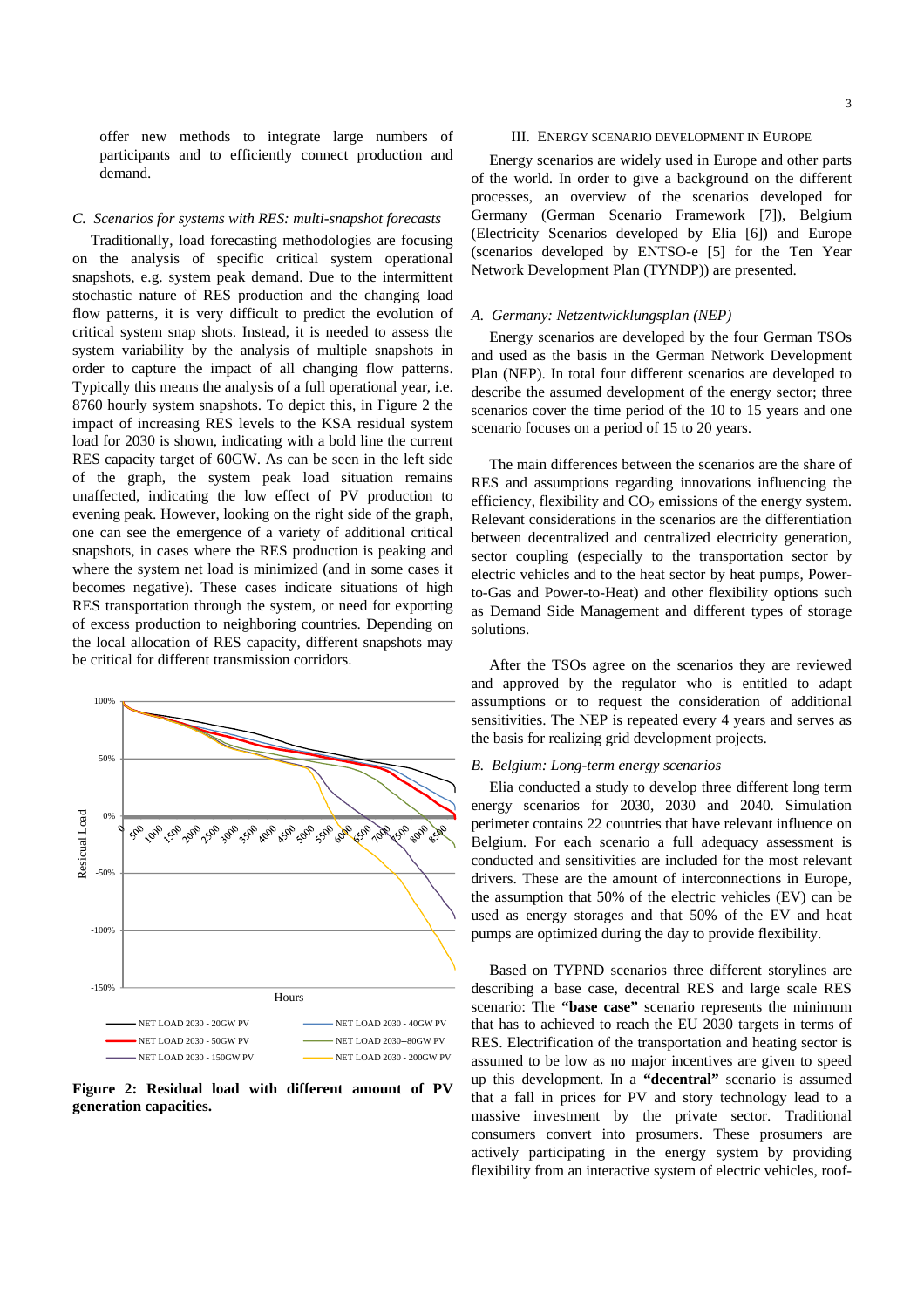top PV installations and heat pumps. Digitalization is the main driver in this scenario allowing a higher amount of voluntary load shedding during peak periods and a reduction in demand from industrial and commercial consumers. In the **"large scale RES"** scenario interaction among the European countries is assumed to be increased. A highly interconnected European electricity system uses RES in the most efficient way by allocating RES in regions with the highest potentials: Large amounts of onshore and offshore wind developments in the North Sea as well as PV sites in Southern Europe are realized and energy is transported in a strongly reinforces transmission system. It is assumed that coal and lignite production is phasing out and that large scale flexibility options are available to cover residual load.

# *C. Europe: Ten Year Network Development Plan (TYNDP)*

The 10-year network development plan published by ENTSO-E provides energy scenarios for 2030 and 2040 including a cost-benefit analysis of transmission and storage projects with socio-economic and environmental criteria. The TYNDP aggregates input from different stakeholders (environmental organizations, consumer and producer associations, regulators, etc.) and is publicly consulted before it is finally adopted by the European Commission. The TYNDP analyses 18 scenarios for 2030 and 2040, based on three main different story lines:

- 1. Sustainable Transition
- 2. Global Climate Action
- 3. Distributed Generation

#### IV. A SCENARIO BUILDING APPROACH

The process of deriving energy scenarios can be subdivided into 6 steps which are examined below:

**1. Framework setting:** The initial step is setting-up the scenario framework. The framework needs to describe the purpose of the scenarios, the considered time horizon, the simulation perimeter (regional focus) and if a top-down or bottom approach is followed. Furthermore the recipients of the scenarios need to be defined as well as the required stakeholder participation. Setting the framework is a crucial first step as it establishes a common understanding among the involved stakeholders. It narrows down the scope and defines the requirements for the proceeding usage of the scenarios.

**2. Drivers and specifications:** After a common basis for discussion has been established the main drivers and specifications influencing the energy system need to be defined and interdependencies described. This step requires comprehensive research, workshops and expert interviews within and outside of the organization. Our approach identifies 5 main drivers, as shown in the figure below**Error! Reference source not found.**:



**Figure 3: Mapping main drivers for scenario development.** 

- 1. **Political decisions** include targets for RES, efficiency and CO2 emissions but also define information on macroeconomic developments (i.e. market liberalization or integration trends).
- 2. The future **demand** development in all sectors should be defined. The impact of efficiency measures to the different sectors e.g. industrial, domestic, residential should be considered. New demand should be added in the form of sector coupling (cooling, electric mobility, etc.), with a strong interdependency to new technologies.
- 3. On the **supply** side, main driver and uncertainty is the implementation of RES and its impact on conventional generation. As discussed, many scenarios consider centralized and decentralized RES development as key scenario basis.
- 4. The **grid development** strategy should be considered, especially regarding interconnections to neighboring areas.
- 5. Last but not least the impact of **new technologies** should be evaluated. Recent developments such as energy storage, sector coupling (Power-2-X) and the impact of digitalization fall in this category.

**3. Impact – probability assessment:** After all drivers and specifications have been assessed the probability and the impact of different specifications on the power system needs to be assessed. A categorization in an impact-predictabilitymatrix (see figure below) is used based on four different categories. The most important specifications are those with low predictability but high impact. They have to be addressed in scenarios and usually form the basis of the story line. Specifications with high predictability and high impact are the foundations of scenarios and are due to predictable character easier to handle. Specifications with low impact are less important. In case of a low predictability the specifications should be monitored.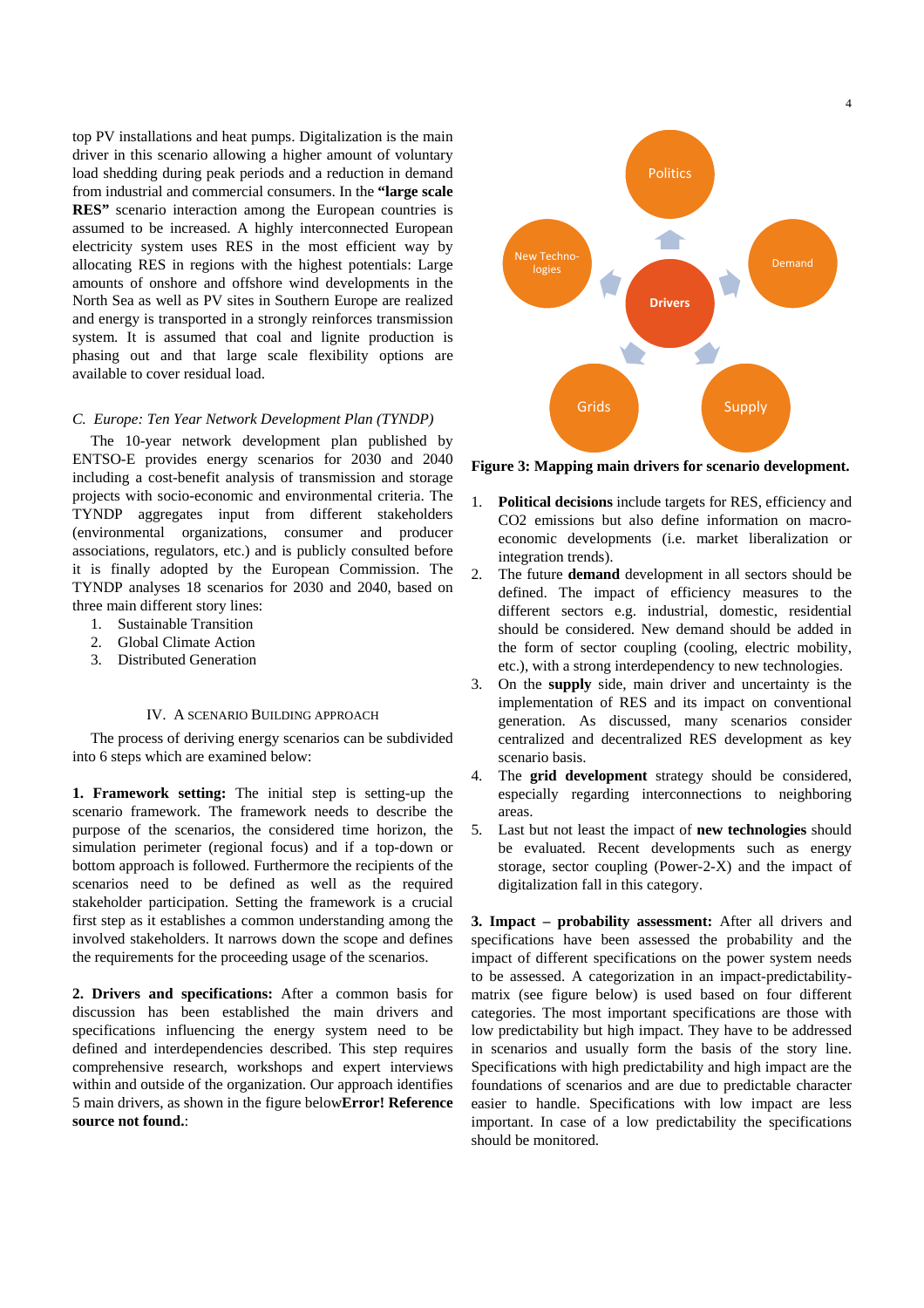

**Figure 4: Impact-predictability-matrix** 

**4. Qualitative story lining:** After categorizing the specifications the story lines are developed. The specifications with the highest uncertainty and low predictability form the beginning of a storyline. It is crucial to fully understand the interdependencies between the specifications in order to describe a logical and consistent story line.

**5. Consultation:** The last step before quantifying the scenarios should be a consultation within in the organization. As scenarios are a highly strategical and the foundation of the proceeding grid planning, top management should be involved in this step and approve the qualitative set up of the scenarios.

**6. Quantification:** in this step the qualitative scenarios are transformed to comprehensive datasets that can be used as input to the analytical assessment.

#### V. DRIVERS AND SPECIFICATION IN THE GCC CONTEXT

In cooperation with the Network Planning Department of National Grid SA the first four steps of the scenario building approach were executed. The results of the second step (analysis of drivers and specifications) are outlined hereafter, highlighting peculiarities that are relevant for Saudi-Arabia as well as for countries with similar conditions in GCC region.

# *A. Politics*

The kingdom of Saudi-Arabia is currently undergoing major reforms. With the Vision2030 [2] Saudi Arabia presented its view of a diversified and strong economy where the energy sector plays a key role: The integration of renewable energies as well as electricity market reforms and ownership unbundling processes are about to reshape the energy system.

Major considerations that have to be taken into account are:

- The replacement of oil from renewable energies for domestic electricity production.
- The effect of **subsidies** on electricity retail prices and how

they are currently preventing the competitiveness of RES. Increasing electricity prices would directly impact energy consumption behavior, boosting energy **efficiency** measures and affecting the competitiveness of **distributed RES** (behind-the-meter solutions) and **isolated smart grids**.

 A new driver for electricity consumptions but highly depending on political decisions is the possibility of a rising **tourism industry** in Saudi-Arabia. Especially at the Red Sea coast area, large potential for tourism is projected. Linked to this are the plans for Neom, a new city in the Northwest of Saudi-Arabia.

# *B. Demand*

Based on the load forecasting of National Grid SA, the main driver for electricity demand in the past decades was the constant economic growth and linked to this the growing Saudi and non-Saudi population. Not only did the total population grow but also the per capita electricity consumption [8]. Besides the classical drivers new sources of demand are about to impact future load.

#### **GDP, Population & special events:**

As for today, the future load profile is driven by the **GDP, population development** and the recurring special events (school start, holy events such as Hajj, Ramadan, etc.). **Population growth** is linked to GDP development and thus also part of a political driver. A clear differentiation should be considered between the population development of local population and expats, as expat population is also affected by the political decisions in the country. A debate is ongoing on the number of expats in the future as the aim is to employ more Saudi population.

### **Air conditioning**

Air conditioning is a major driver of electricity demand and responsible for the high variation of winter and summer load profiles. The development of new cooling technologies and concepts could significantly reduce the demand for air conditioning [9] (higher efficiency, better isolation, district cooling sites). New technologies could decouple the air conditioning from the electricity grid using gas as a fuel instead.

#### **Desalination of sea water**

Water is mainly produced in thermal processes using conventional power plants and electricity is a by-product of this process (must-run generation). Today 25% of domestic oil production is used for water and electricity production and the need for water increased tremendously in the past years with high growth rates. As this trend is likely to continue, the domestic oil demand for water production may significantly grow. Which is why the use of electricity for desalination (reverse osmosis technology) is considered [10], [15].

Therefore, based on the technology adopted, the water production should be seen either as must-run generation or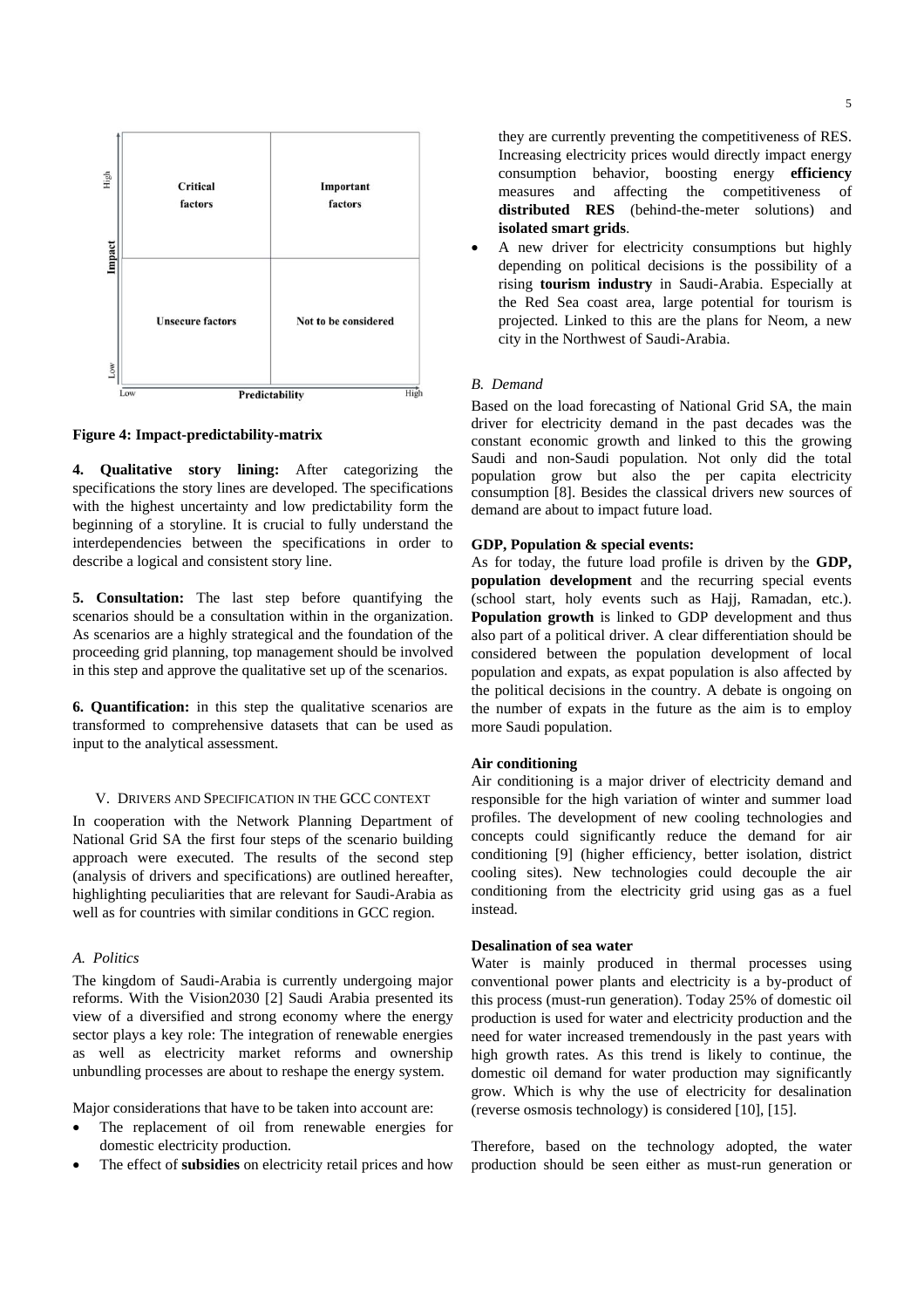demand in the future scenarios. Furthermore, different solutions can be considered, such as renewables or even nuclear power plants. It is therefore important that the demand for water production and respective technologies are closely monitored and properly introduced in the scenario process.

## **Electric vehicles:**

A fast growing international trend is the use of electric vehicles [11] in the transportation sector. In Saudi Arabia, the electrification of the transport sector can be linked to the reduction of the domestic use of oil. The role of electric mobility in the future in Saudi-Arabia is highly affected by two main parameters,

- a) Evolution of domestic fuel prices, namely whether they will increase from the current low levels and
- b) Removal of "range anxiety", relating to the deployment of charging infrastructure through the country and the evolution of batteries technology to support long-distance travels typical for a country such as Saudi-Arabia.

#### *C. Supply:*

Today's electricity is supply is completely based on fossil fuel combustions consuming large shares of the domestically produced oil. Ambitious plans exist to shift from burning oil to gas combustion and the use of renewable energies [2].

# **Conventional Power Plants**

The current power system relies completely on conventional gas and oil powered power plants contributing with equal shares to the electricity production [14]. The current trend is to replace oil by gas [2] which implies in increase of the current gas production. In combination with renewables, gas has the role to provide backup capacity, and therefore an increase in gas production could be prevented. Another type of power plant currently under consideration is nuclear power plants [4]. However, as nuclear power plants are inflexible and used as baseload capacity, their deployment together with RES should be carefully planned, as it could lead to problems with the flexibility of the system.

#### **Fuel pricing:**

In countries with high oil and gas deposits the price for fossil fuels is decoupled from international market prices. A key question for Saudi Arabia and other GCC countries is whether to use "domestic" or "international" prices.

By using domestic prices the opportunity costs are neglected that could be generated by exporting those fossil fuels. The impact of opportunity costs should be especially considered with respect to the increasing demand of electricity that forces the country to massively increase oil and gas production. In particular, it might create a scarcity of exports if exploiting oil and gas fields can't keep up with the demand growth and existing long-term contracts. In such cases, fossil fuels might need to be imported to cover demand. Low domestic fuel prices also prevent the country from increasing efficiency and supporting the use of new technologies.

#### **Renewables:**

The kingdom of Saudi-Arabia has a vast potential for renewable energies [12]. Prices for all kinds of renewables (PV, CSP, Wind, etc.) are following a downward trend [1] which makes them competitive to conventional power plants (considering international market prices for fossil fuels). This is especially valid for large scale power plants but as well for residential systems (PV + battery storage) [17]. Depending on electricity prices and political decisions the renewables could be deployed very quickly in the kingdom.

# *D. Grid:*

The electricity grid design is strongly dependent on how the supply-side of a future energy system will be designed and on considerations to interconnect with neighboring countries.

#### **Grid in energy scenarios:**

Different strategies with regards to the deployment of renewable energies have different effects on the grid design. A centralized large-scale installation of renewable power plants implies a need for new transportation capacities on the transmission grid whereas a decentralized distribution of renewables impacts also the distribution grid [13].

In order to reach higher shares of installed RES, **interconnections for export of electricity** should be considered in order to balance residual load. It needs to be considered that the export potential to other GCC countries is limited, due to similar power supply, consumption, RES potential and demand patterns. In this respect, as discussed in several studies, in high-RES scenarios, power exports should be considered in continental scale from the Middle East to Europe.

#### *E. New Technologies:*

Future scenarios should consider new technological trends and their impacts. The most relevant trends for Saudi-Arabia have been identified being Power-To-X technologies, the trend towards a digitalized power system and the use energy storage systems.

#### **Power-to-X**

Highly relevant for the GCC region and a source of flexibility for RES integration are trends towards sector coupling. Linking electricity generation with other sectors such as cooling, fuel generation (Power-to-gas or Power-to-fuel) and transportation (electric vehicles) provide options to economically use excess renewable generation. The concept of power-to-X is to transform electricity for example into synthetic gas (i.e. converting electricity to hydrogen through electrolysis and further to methane) or fuels in order to store them or to use them directly in other industry processes. Synthetic fuels can also be transported (for exports) and stored in the domestic gas network. Today power-to-X is still very costly due to high losses in the transformation process.